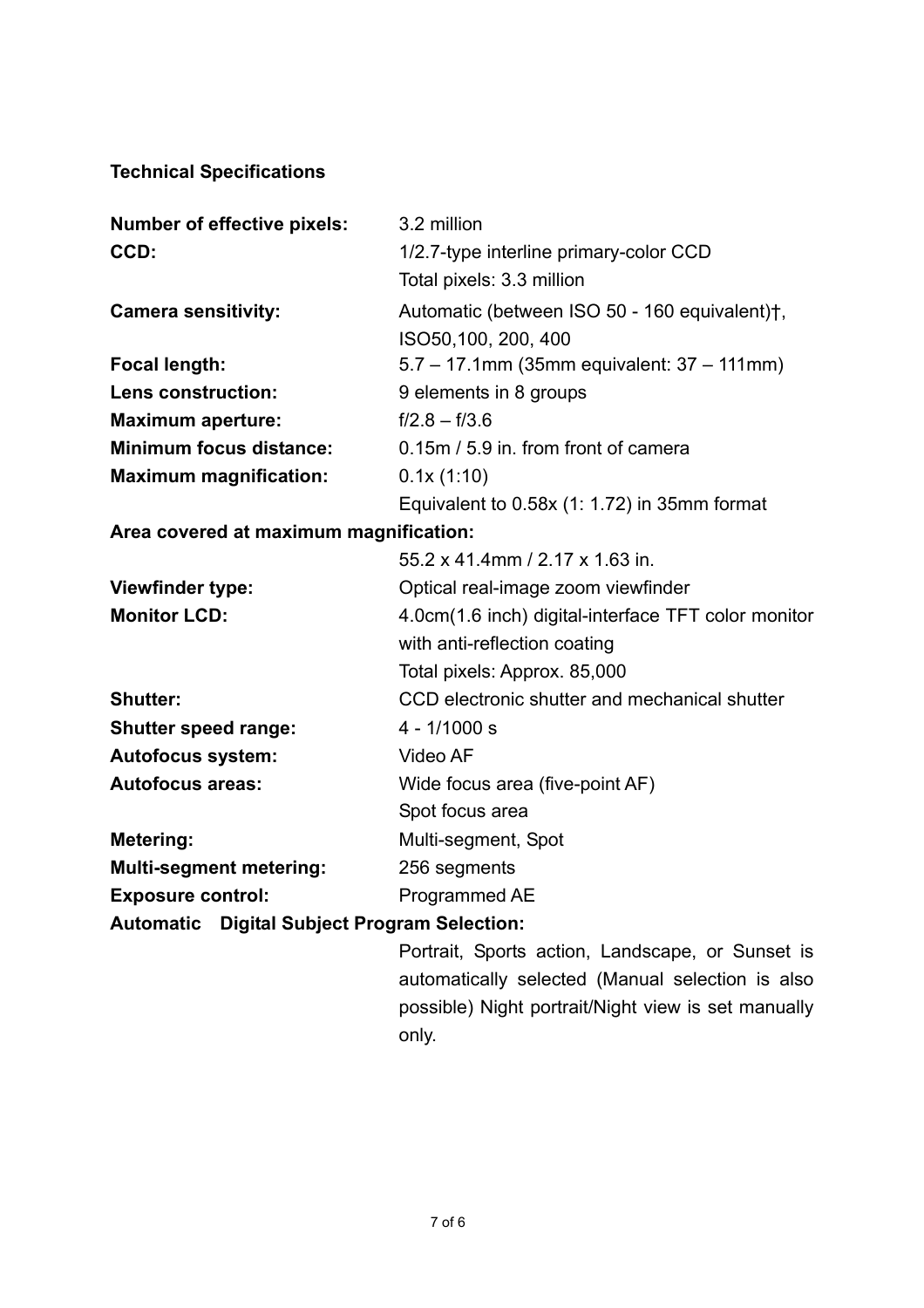| <b>Exposure compensation:</b> | $±2$ Ev in 1/3 increments                                                  |  |  |
|-------------------------------|----------------------------------------------------------------------------|--|--|
| <b>Flash range:</b>           | Wide: $0.15 - 3.2$ m / $0.5 - 10.5$ ft. (approx.)                          |  |  |
|                               | Telephoto: $0.15 - 2.5$ m / $0.5 - 8.2$ ft. (approx.)                      |  |  |
|                               | (Camera sensitivity: auto)                                                 |  |  |
| <b>Flash modes:</b>           | Autoflash, Autoflash with red-eye reduction,                               |  |  |
|                               | Fill-flash, Flash cancel                                                   |  |  |
| <b>Continuous advance:</b>    | Available, Speed: Approx. 1.5 fps*                                         |  |  |
|                               | * Actual speed may vary depending upon the<br>subject and camera settings. |  |  |
| Self-timer:                   | 10 s (approx.)                                                             |  |  |
| <b>Multi frame:</b>           | To capture 9 sequential images in a 3x3 grid in a<br>single frame          |  |  |
| Image pasting:                | Embeds an image within another image.                                      |  |  |
| <b>Movie recording:</b>       | Recording time dependent on memory card<br>capacity.                       |  |  |
|                               | Frame rate: 15 fps, 30fps                                                  |  |  |
|                               | <b>Night Movie</b>                                                         |  |  |
|                               | Movie frame capture                                                        |  |  |
|                               | Movie clip capture                                                         |  |  |
| Audio:                        | Audio recording: 180 min. (max.) *<br>*128MB MB memory card is required.   |  |  |
|                               | Voice memo: 15s (max)                                                      |  |  |
|                               | Audio caption: 15s (max.)                                                  |  |  |
|                               | Monaural audio only                                                        |  |  |
| <b>White balance control:</b> | Automatic, Preset (Daylight, Cloudy, Tungsten,                             |  |  |
|                               | Fluorescent)                                                               |  |  |
| <b>Color modes:</b>           | Color, Black and white, Sepia                                              |  |  |
| <b>Noise reduction:</b>       | User selectable                                                            |  |  |
| Digital zoom:                 | $4x$ (max.)                                                                |  |  |
|                               | Digital zoom can be disabled.                                              |  |  |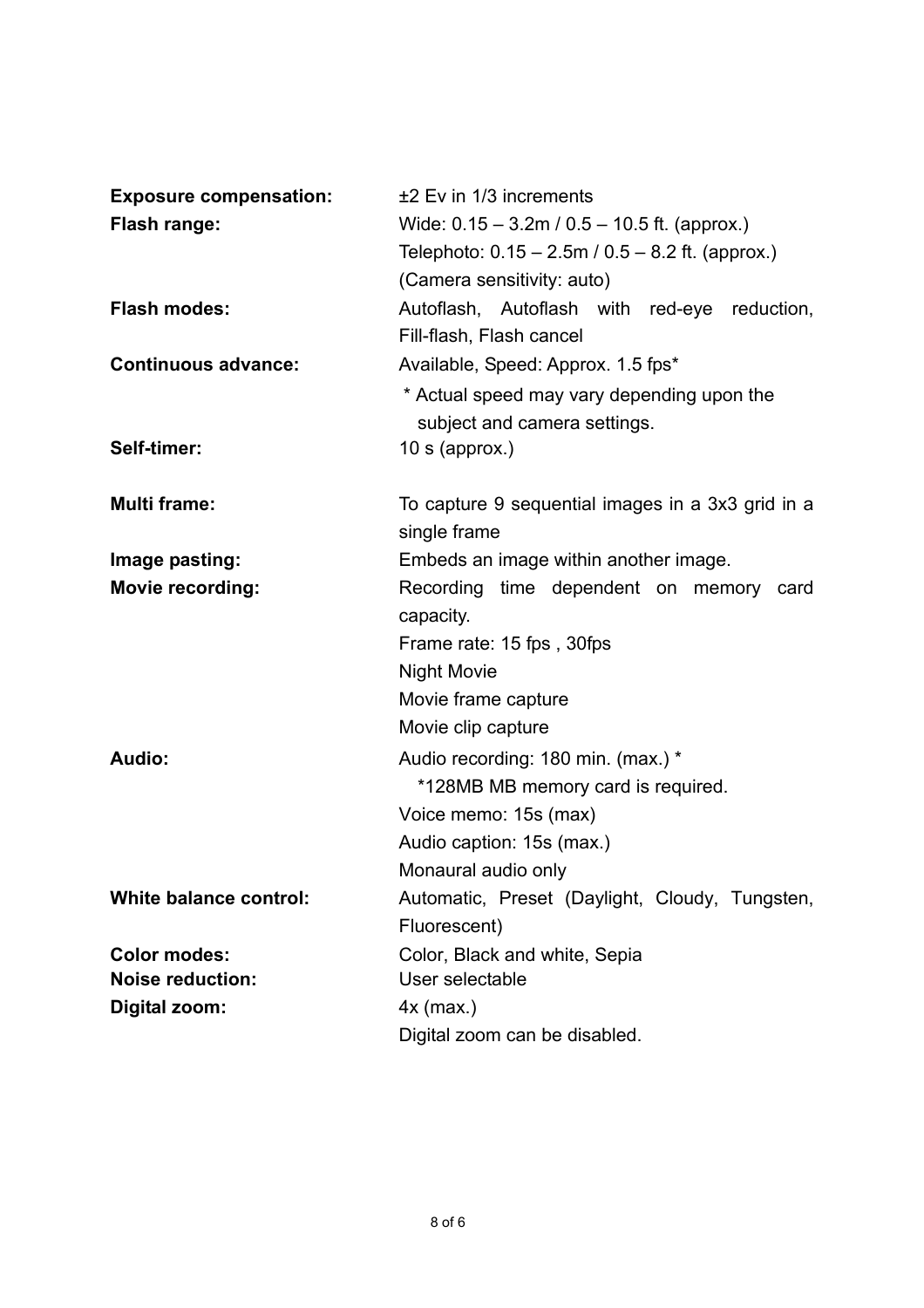| <b>E-mail Copy function:</b> | Creates a compressed 640x480 or 160x120             |  |  |  |  |  |
|------------------------------|-----------------------------------------------------|--|--|--|--|--|
|                              | JPEG image for transmission.                        |  |  |  |  |  |
| Crop frame:                  | Trims parts of captured still pictures and save the |  |  |  |  |  |
|                              | image as a separate file.                           |  |  |  |  |  |
| Date imprinting:             | Year/month/day (Format can be changed.)             |  |  |  |  |  |
|                              | Month/day/hour: minute (Format can be changed.)     |  |  |  |  |  |
|                              | Imprinting can be disabled.                         |  |  |  |  |  |
|                              |                                                     |  |  |  |  |  |

**Image-quality modes:** Fine, Standard, Economy

# **Number of recorded pixels (Still images):**

2048 x 1536, 1600 x 1200, 1280 x 960, 640 x 480

### **Number of recorded pixels (Movie clips):**

320 x 240, 160 x 120

**Storage capacity:** Approximate storage capacity of a 16MB SD (Secure Digital) Memory Card:

|           | 2048x1536                            | 1600x1200  | 1280x960   | 640x480    |
|-----------|--------------------------------------|------------|------------|------------|
| Fine*     | 9 frames                             | 14 frames  | 22 frames  | 69 frames  |
| Standard* | 17 frames                            | l27 frames | l39 frames | 100 frames |
| Economy*  | 32 frames                            | 147 frames | I69 frames | 150 frames |
| Movie     | 15fps: 41 seconds, 30fps: 21 seconds |            |            |            |
| (320x240) |                                      |            |            |            |
| Movie     | 15fps: 2 minutes 30 seconds,         |            |            |            |
| (160x120) | 30fps: 1 minutes 22 seconds          |            |            |            |
| Audio     |                                      |            |            |            |
| recording | 30 minutes 51 seconds                |            |            |            |

- \* Still images recorded without voice memo or audio caption
- \*\* Actual number of images may vary depending upon the subject and memory card.

File formats: **File formats:** JPEG, Motion JPEG (MOV), WAVE

DCF 1.0-compliant

DPOF-compliant (Supported by printing functions

in ver. 1.1)

Exif 2.2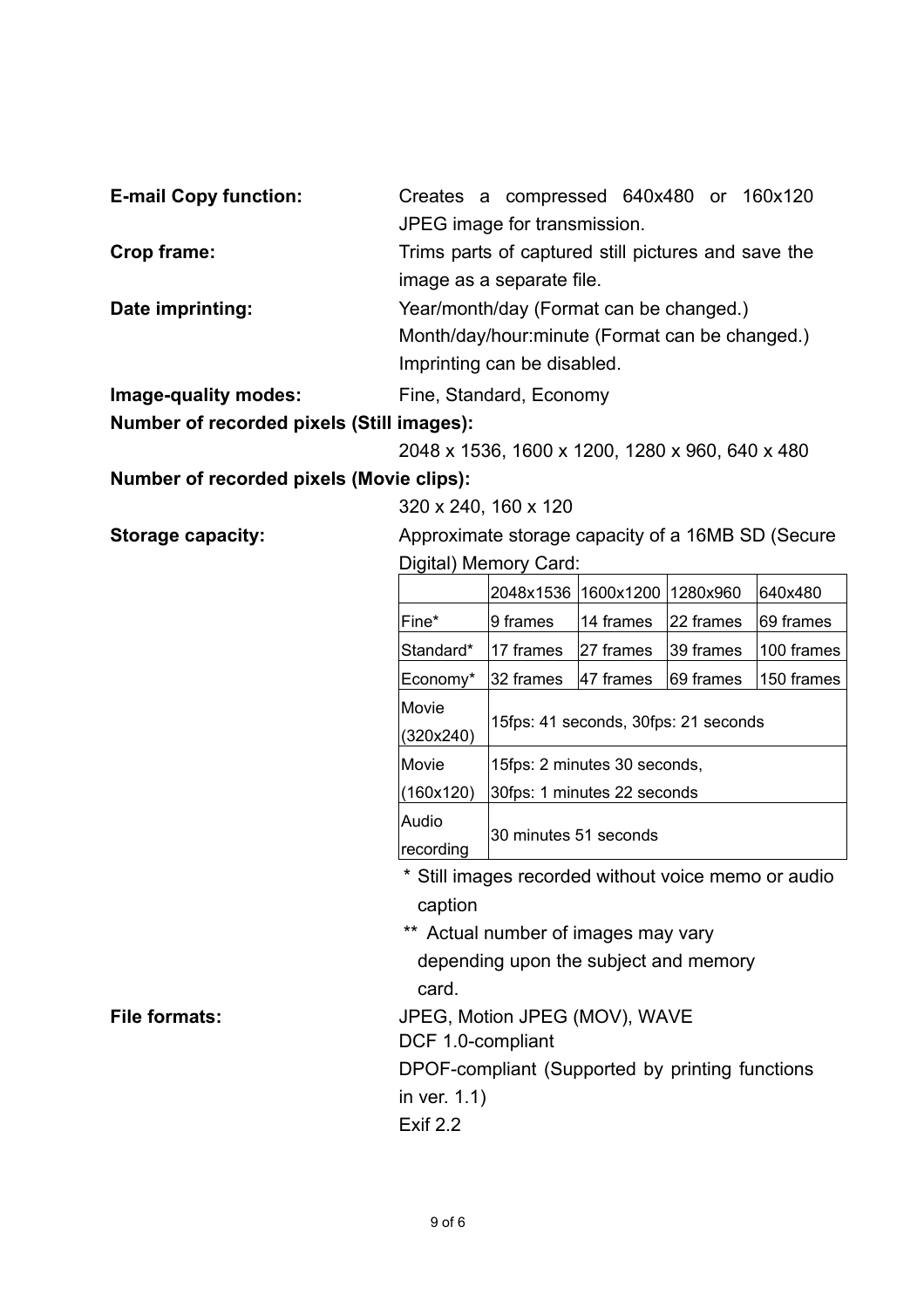| <b>Folder name formats:</b>     | Standard, Date                                                                                                                                                                                                              |
|---------------------------------|-----------------------------------------------------------------------------------------------------------------------------------------------------------------------------------------------------------------------------|
| <b>Printing output control:</b> | Exif Print, PRINT Image Matching II                                                                                                                                                                                         |
| Recording media:                | <b>SD</b><br>(Secure<br>Digital)<br>Memory<br>Cards,<br><b>MultiMediaCards</b>                                                                                                                                              |
| <b>Computer interface:</b>      | <b>USB</b><br>Full-speed 12Mbps data transfer with USB 2.0<br>compatible computer                                                                                                                                           |
| Direct print:                   | PictBridge                                                                                                                                                                                                                  |
| Remote camera:                  | Live images without audio viewed with a computer                                                                                                                                                                            |
| <b>Battery:</b>                 | One NP-200 lithium-ion battery                                                                                                                                                                                              |
| <b>Battery performance</b>      |                                                                                                                                                                                                                             |
| (Playback):                     | Approximate continuous playback time: 240 min.<br>Based on KONICAMINOLTA's standard test<br>method with NP-200 lithium-ion battery and<br>320x240 pixels images                                                             |
| <b>Battery performance</b>      |                                                                                                                                                                                                                             |
| (Recording):                    | Approximate number of recorded images: 220<br>frames.<br>Based on CIPA (Camera & Imaging Products<br>Association) measurements, when using standard<br>battery (Lithium-ion battery) and standard memory<br>card (SD, 16MB) |
| <b>External power source:</b>   | 4.7V DC with specified AC adapter<br>(sold<br>separately)                                                                                                                                                                   |
| <b>Dimensions:</b>              | 85.5 (W) x 67 (H) x 20 (D) mm/<br>$3.37(W) \times 2.64(H) \times 0.79(D)$ in.                                                                                                                                               |
| Weight:                         | 120 g / 4.2 oz. (approx.) without battery or<br>recording media                                                                                                                                                             |
| <b>Operating temperature:</b>   | 0-40°C / 32-104°F                                                                                                                                                                                                           |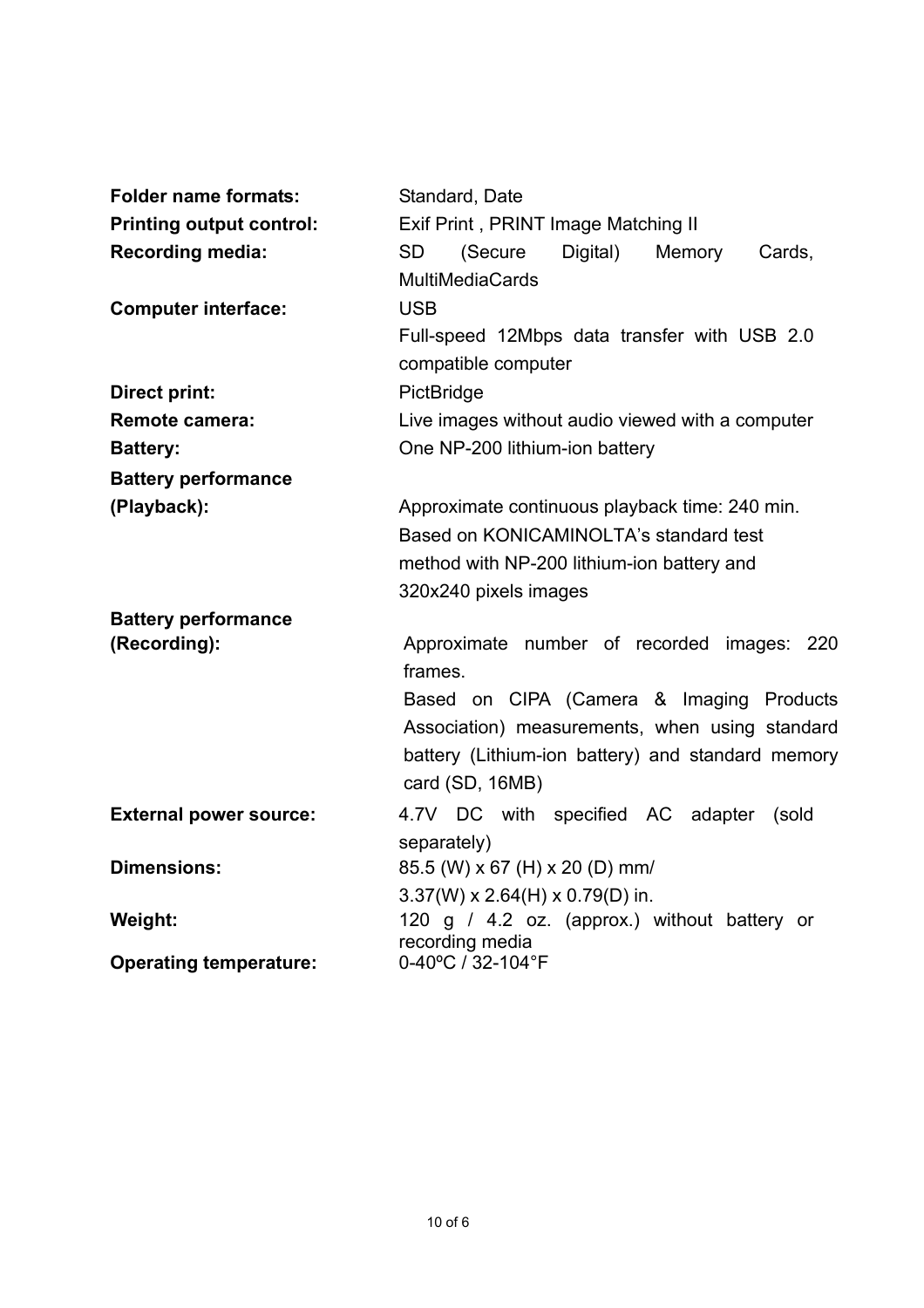| <b>Standard accessories:</b> | Lithium-ion Battery NP-200             |
|------------------------------|----------------------------------------|
|                              | Battery Charger BC-700 (new)           |
|                              | Hand Strap HS-DG130                    |
|                              | USB Cable USB-500                      |
|                              | SD (Secure Digital) Memory Card (16MB) |
|                              | DIMAGE Viewer CD-ROM                   |
| <b>Optional accessories:</b> | AC Adapter set AC-401 or AC-501        |
|                              | Camera Case CS-DG400                   |
|                              | Camera Case & Strap CS-DG410           |
|                              | Leather Case CS-DG420                  |
|                              | Camera Case CS-DG800                   |
|                              | Metal Chain Neck Strap NS-DG100        |
|                              | *Availability varies with region.      |

#### **Technical Specifications of Marine Case MC-DG300**

| Maximum depth (underwater):  | 30m / 98.4 ft.                     |
|------------------------------|------------------------------------|
| Weight:                      | 240g / 8.5 oz. (Case only)         |
| Dimensions:                  | 125.5 (W) x 94 (H) x 50.5 (D) mm / |
|                              | 4.94 (W) x 3.7 (H) x 1.99 (D) in.  |
|                              | (excluding protrusions)            |
| <b>Standard accessories:</b> | Hand strap                         |
|                              | O-ring grease                      |
|                              | Desiccant                          |
| <b>Optional accessories:</b> | O-ring set                         |

Specifications and accessories are based on the information available at the time of printing and are subject to change without notice.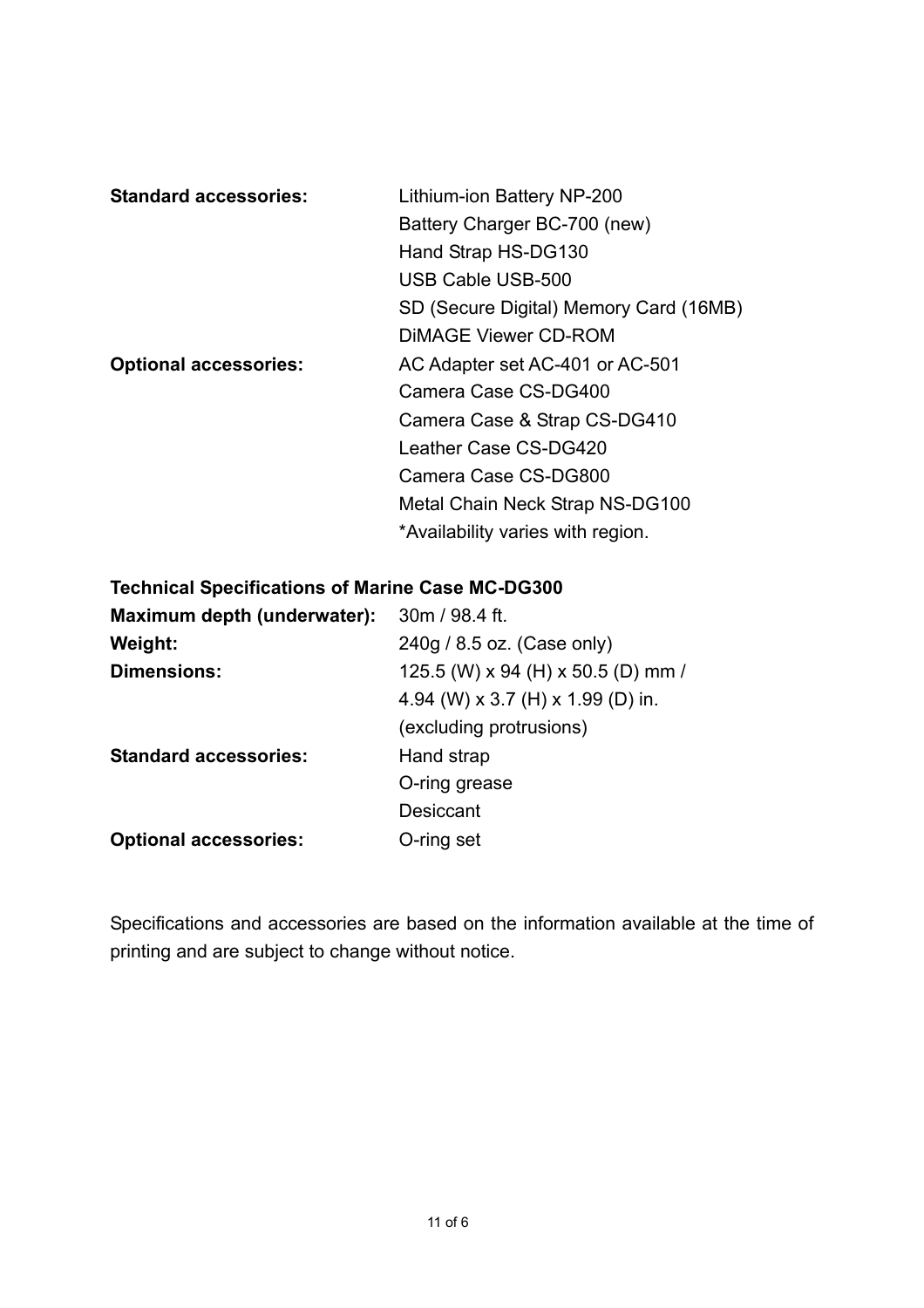# **System Requirements**

Compatible computers when the camera is used as mass storage devise:

IBM PC/AT compatible computers with Windows XP (Home/Professional), Windows Me, Windows 2000 Professional, Windows 98\*, or Windows 98 Second Edition\* and with a USB port as standard interface.

Apple Macintosh computers with preinstalled Mac OS 9.0 – 9.2.2, Mac OS X v10.1.3-10.1.5, v10.2.1-10.2.8, v10.3-10.3.1 and with a USB port as standard interface.

\* Users with Windows 98 and Windows 98 Second Edition operating systems must install dedicated driver software included in the DiMAGE Xg package.

| Computers                  | IBM PC/AT compatible computers with a USB port as             |  |  |
|----------------------------|---------------------------------------------------------------|--|--|
|                            | standard interface                                            |  |  |
| <b>CPU</b>                 | Pentium II 300MHz or later processor (*1)                     |  |  |
| Operating systems          | Windows XP (Home/Professional), Me, 2000 Professional, or     |  |  |
|                            | 98 Second Edition                                             |  |  |
| <b>RAM</b>                 | 128 MB of RAM. 256 MB with Windows XP. (*1)                   |  |  |
| Hard-disk space            | Approx. 200 MB of free hard-disk space                        |  |  |
| Monitor                    | 800 x 600 monitor capable of displaying 16-bit color quality. |  |  |
| <b>Tested applications</b> | Microsoft NetMeeting, Windows Messenger (*2)                  |  |  |
| Other                      | CD-ROM drive                                                  |  |  |

Minimum system requirements for the remote camera function:

\*1 The CPU and RAM must satisfy the requirements of the operating system.

- \*2 The application software must be guaranteed by the manufacturer to work with the operating system.
- The computer and operating system must be guaranteed by their manufacturers to support USB interface.
- Problems may be encountered depending on what other USB devices are being used in parallel with this product.
- Only a built-in USB port is supported. Problems may be encountered when the camera is connected to a USB hub.
- Normal operation may not be possible even when all the system requirements are met.